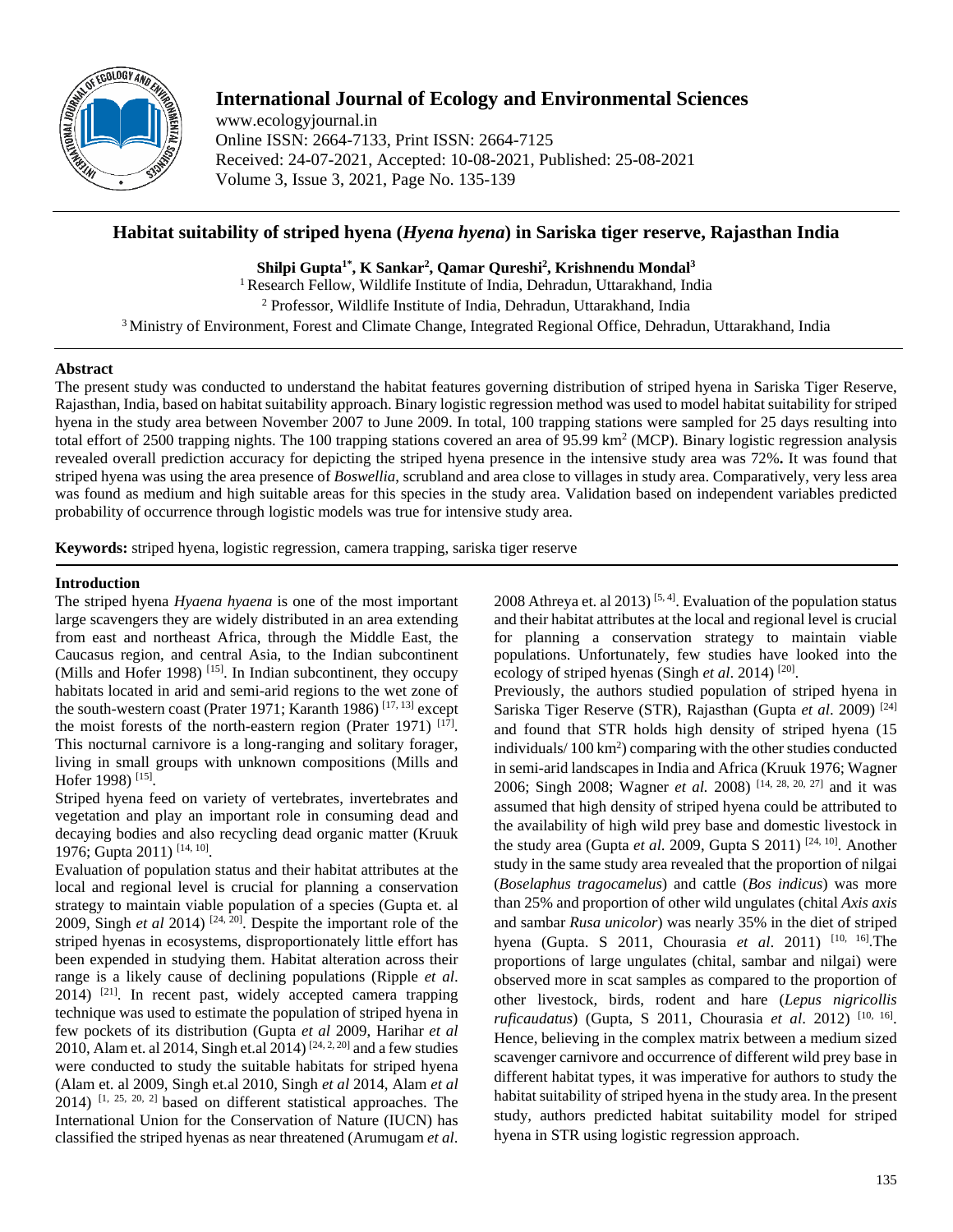#### **Study Area**

The present study was conducted in Sariska Tiger Reserve (STR), 27.3104° N, 76.4389° E situated in the Aravalli Hill range and lies in the semi-arid part of Rajasthan (Rodgers and Panwar 1988)  $[22]$ . The total area of the Tiger Reserve is 881 km<sup>2</sup>, including 273.8 km2 as a notified National Park. The intensive sampling for presence-absence data was conducted in an area of 144 km2 inside the notified National Park area. The vegetation of Sariska corresponds to Tropical dry deciduous forests and Northern Tropical thorn forests (Champion and Seth 1968)<sup>[6]</sup>. Open areas in the Park are occupied with scrub forests dominated by *Zizyphus nammularia, Capparis sepiaria, Capparis decidua, Adathoda vasica, Prosopis juliflora* and *Acacia sp*. The valley areas in STR are dominated by *Zizyphus mauritiana* mixed forests, gentle slopes are dominated by *Anogeissus pendula* forests and the steep slopes are occupied with *Boswellia serrata* forests.

Other than striped hyena, STR supports various carnivore species such as tiger, leopard, jackal (*Canis aureus*), jungle cat (*Felischaus)* and herbivore species like chital, sambar, nilgai, common langur (*Semnopithecus entellus)*, wild pig (*Sus scrofa)*, porcupine (*Hystrix indica)*, rufous-tailed hare and indianpeafowl (*Pavo cristatus)* (Sankar 1994). There are 30 villages within STR and a large number (N ~ 18000) of buffaloes (*Bubalus bubalis*), goats (*Capra hircus*), sheep (*Ovis aries*) and cattle are kept by people living in villages.

#### **Materials and Methods**

A block of  $144 \text{ km}^2 (12 \text{ km X } 12 \text{ km})$  was selected as intensive study area inside STR and the entire block was divided into 1 km X 1 km grid-cells (resulting into 144 grid-cells). Camera trapping method was adopted to collect presence and absence information of striped hyena in intensive study area (144 km<sup>2</sup>) from November 2007 to June 2009. A total of 100 locations were selected for the placement of camera traps in the intensive study area. Each camera trap location was considered as the representative of that particular grid-cell determining the presence or absence of striped hyena. If striped hyena was detected at least once at a site over the entire sampling duration, were recorded as present '1' or '0' otherwise. These binary records of presence/ absence of striped hyena were converted into digital data in GIS using Arc Map Program, and plotted as presence and absence information on each grid-cell.

Spatial data, which were generated for STR (Sankar et.al 2009) [8] , was used for preparing spatial layers on habitat features relevant for striped hyena. Total of 12 macro habitat variables, considered for the preliminary analysis were characterized under four environmental descriptor classes as given in Table 1 and Table 2. Topographical variable (Digital Elevation Model - DEM), anthropogenic variables (Euclidean distance from the centre point of a grid-cell to nearest village and road), habitat variables including vegetation types (7 macro vegetation types) and Normalized Differential Vegetation Index (NDVI), hydrological variable (Euclidean distance from the centre point of a grid-cell to the nearest water source were considered to build the model for habitat suitability of striped hyena in the study area. These variables were chosen on the basis of field knowledge and information on species biology provided by Prater (1971) [17] and Schaller (1967)<sup>[18]</sup>.

Mapping of vegetation types was done based on remotely sensed data of Landsat -7 – ETM+ imagery for the month of September. Geocoded False Color Composite (FCC) on 1:50,000 scales for entire study area were procured, and the different colour tones for 30 classes were prepared. The colour classes were merged depending on the similarity in vegetation types. The map was further improved using supervised maximum likelihood classifier to incorporate unclassified and misclassified data. Seven major vegetation and land cover classes were delineated and mapped with 80% accuracy (Sankar et. al 2009)<sup>[8]</sup>. Area occupied by each vegetation type in each grid-cell (1 km x 1 km) was extracted from vegetation map. A separate layer was prepared computing area of each vegetation type in each grid-cell for the final analysis. Digital data on contour and drainage were used to create Digital Elevation Model (DEM) on the basis of interpolation. All village locations and water points were recorded using GPS and all roads were mapped in the study area. The locations were further downloaded and Euclidean distance was calculated from the centre of each grid-cell to the nearest water sources, roads and villages. The information of major food items (as described by Chourasia *et al* 2012) [16] were estimated with the encounter rates of each species photo-captured in each camera locations (i.e. in each grid-cells) and colour-gradient layers were prepared for each species based on their encounter rates in the intensive study area. Based on the camera trap photographs and extensive sign survey in the intensive study area, a probabilistic surface of distribution was created for striped hyena. All the other variables were then equalized and extracted to 1 km x 1 km grid-cells using Arc Map program (ESRI 1996)<sup>[7]</sup> and then were taken to SPSS/PC software for further analysis and construction of equation to generate probability surface of distribution.

For binary logistic regression all grid data including eleven candidate variables (that are closely related to each other like vegetation classes) and six categorical variables were used for the study species. These variables were selected for model building and further validation of model. A cross-correlation matrix was produced initially to see if the variables were highly correlated to one another. Inclusion of highly correlated variables can lead to over fitting of the model and lead to overestimating the performance of the model. Variables with correlation coefficients > 0.60 were removed from the models. Enter elimination processes were applied to identify and remove redundant variables and those variables that did not contribute significantly in segregating presence of any species in the study area. Enter method was more useful as it enables better control over explanatory variables and consequently, allows inclusion of desired variables that have biological significance, but could have been compromised over better model fit by different elimination processes. Overall prediction efficiency of the variables was assessed based on Nagelkerke-R2 . Influence of individual variables including categorical variables was assessed using Wald statistics. Hosmer and Lemeshow goodness-of-fit test (chi square test) and concordance analysis (classification tables) were done to understand the fit of the model (Hosmer and Lemeshow 1989) <sup>[12]</sup>. Sensitivity (percentage true positive or presence correctly predicted) and specificity (percentage true negative or absence correctly predicted) were calculated for each cut-off point (0.1 to 0.9) and best cut-off point was chosen on the basis of optimum sensitivity and specificity. The cut-off level would allow categorization of the probability values to represent either 0 if it is below the cut-off point or 1 if it is above the cut-off point.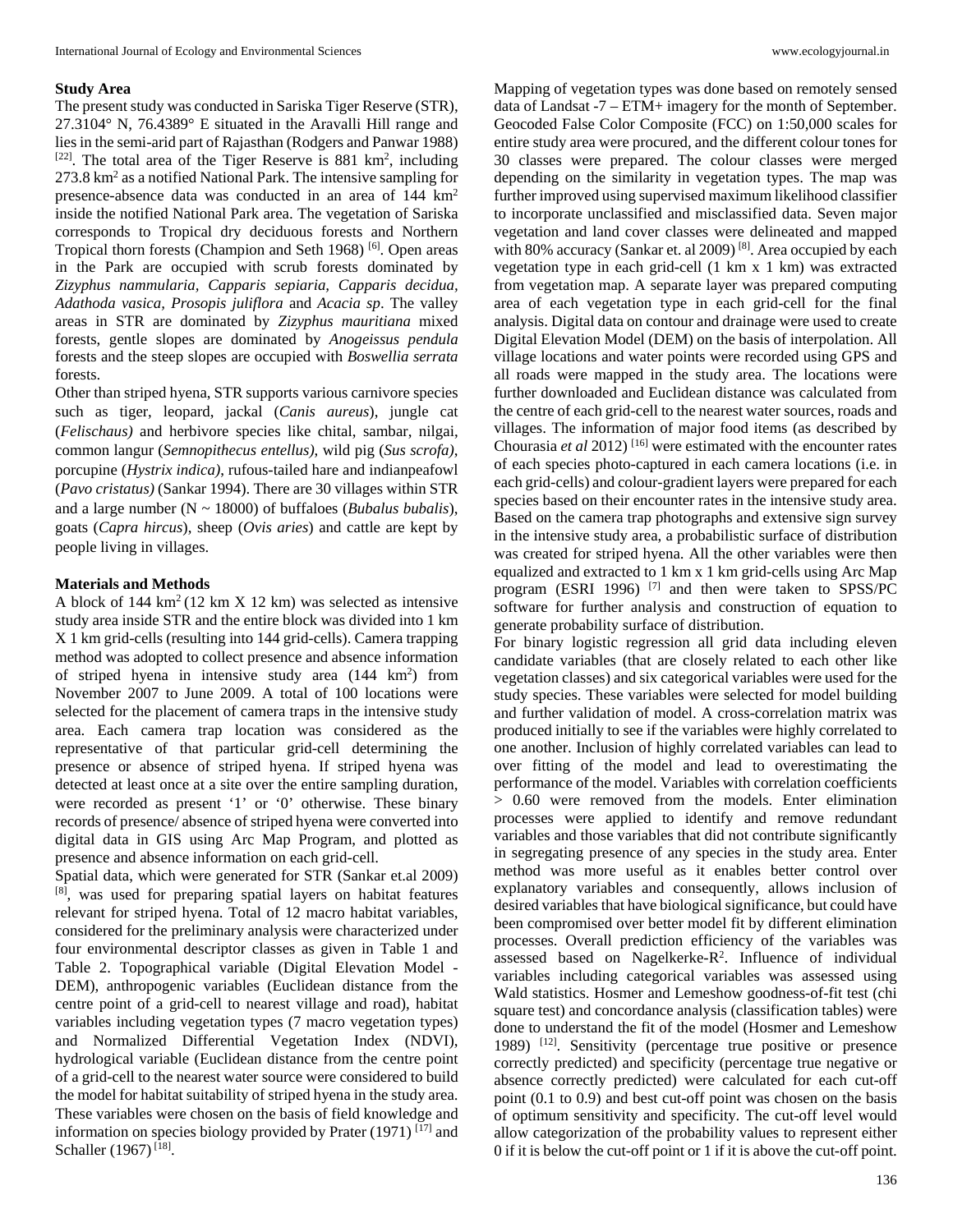Logistic regression was done using the selected variables and at an appropriate cut-off level and the probability of occurrence was estimated for each of the variables using the following formula.

Probability of event (or presence) =  $1/(1 - EXP-z)$ 

Where,

 $Z = a + (b1' X1) + (b2' X2) + (b3' X3) + \dots (b k' Xk),$ a =constant,  $b =$ coefficients and  $X =$ predictor variable.

The equation was then taken to GIS and probability of occurrence of striped hyena was predicted for the intensive study area and habitat suitability map was generated using ArcMap. The transformed output was then classified into least, low, suitable and high suitability areas for striped hyena. Due to lack of information from the other areas of STR and adjoining areas the model was not used to predict or extrapolate for entire STR.

#### **Results and Discussion**

Logistic regression analysis revealed clear pattern of presence grids for each explanatory variable involved in model building for striped hyena. It was found that striped hyena largely used Boswellia forest, scrubland and areas near villages (Figure 2). Enter method was initially applied for all eleven variables and six categorical variables, the variables which were strongly correlated (P>0.6), were then discarded to avoid redundancy in the predictors. Based on quality of 100 information, final eight variables were retained to develop a better model fit and also for development of final equation for striped hyena (Table 2). The - 2 Log Likelihood value and Nagelkerke R2 were 78.399 and 0.319 respectively, indicating improvement of model fit with inclusion of the above variables and a combined effect of the variables in predicting probability of occurrence. Hosmer and Lemeshow goodness-of-fit test indicated that the obtained model did not differ significantly from null model or expected fit ( $\chi$ 2 = 9.511,  $p = 0.30$ ). Overall correct prediction rate of the model was 71.8%. Prediction rate for true positives (presence - 1) was 79.5 and it was 62.5% for true negatives (not present -0). The best cutoff level that optimized sensitivity and specificity was at 0.5 (Figure 1). Final analysis at this cut-off point had six explanatory variables (with three land cover variables) and two categorical variables (prey) were used to develop final equation (Table 2).

Distribution maps obtained for striped hyena in this study represents probability values  $(0-1)$  in 144 km<sup>2</sup>  $(1 \times 1)$  km gridcells) indicating chance of encountering the particular species in intensive study area in STR. The entire approach was based on the premise that species distribution is related to vegetation, food species and topographic features. Spatial mapping of probability of occurrence using logistic regression method has been found to be effective in predicting occurrence of striped hyena in STR. In the present study, logistic regression technique provided a basis for constructing probabilistic model and enabled to remove redundant variables from the equation. Besides DEM and water, seven variables (including vegetation classes) were found

insignificant with the model building were removed from the final equation for this species. These variables collectively accounted for 72% for explained variable which was used in equation for striped hyena ( $R^2=0.319$ ). Scrub and canopy cover indicated by NDVI, distance to nearest village, *Boswellia* dominated forest and scrubland) and encounter rate of chital were found to be negatively correlated with the occurrence of striped hyena and other variables like distance to road, *Zizyphus* mixed forest and encounter rate hare were found to be positively correlated with species occurrence.

Although above explanation indicate the role of individual variables in the equation, it could not be substantiated due to observed multicollinearity in the explanatory variables, as indicated by large p-values. Multicollinearity is known to exist when explanatory variables are highly correlated with each other and is an intractable problem in all regression analysis as it undermines statistical significance of individual explanatory variables (Allen 1997 and Ramesh 2003)<sup>[19, 3]</sup>. However, since the objective was to come up with an overall prediction of species distribution regardless of which variable is contributing in relative magnitude, multicollinearity was taken into account. Moreover, it was found that these variables together predicted the distribution well and removal of any of the covariates from the model resulted in reduction of prediction rates.

Out of total intensive area  $144 \text{ km}^2$ ,  $36 \text{ km}^2$  and  $82 \text{ km}^2$  were found very low and low suitable areas respectively for striped hyena which represented 82% of total study area while  $25 \text{ km}^2$ and 1 km2 was considered as medium and high suitable areas respectively and these areas represented for 18% of study area (Figure 2). The present result on distribution of striped hyena was consistent with the information available on this species from other areas where it typically inhabits the scrubland, woodland and rocky terrain (Kruuk, 1976; Wagner, 2006)<sup>[14, 28]</sup>.

The presence of the hyena may have been associated with such habitats because they provide concealed daytime resting sites. During our field surveys and camera trapping captures, we flushed hyenas during the daytime in dense shrub. These observations support our findings regarding the positive effect of scrubland as hiding or resting places during the daytime for hyenas. Earlier studies all support they are commonly found near human habitation in India (Prater, 1971, Singh et.al 2014)<sup>[17, 20]</sup>. In East Africa they are mostly observed in Acacia savannah with little shrub and trees (Kruuk, 1976)<sup>[14]</sup>. Suitable sites for striped hyena in STR were largely dependent upon areas near to road and villages and some vegetatio0 classes like Boswellia and Zizyphus (Figure 2). Among the prey species, distribution of hare highly affected the distribution and suitable sites for striped hyena in the intensive study area. The present study also forms baseline information of habitat preferences of striped hyena in semiarid landscape. It is crucial to evaluate the habitat of striped hyena to ensure the continuity of distribution whose population is tend to decrease in many parts of its natural distribution areas.

**Table 1:** List of the variables used in Logistic regression analysis to model habitat suitability of striped hyena in Sariska Tiger Reserve, Rajasthan,

| Variables  | <b>Variables type</b>       | Source                                                                                     |  |  |  |
|------------|-----------------------------|--------------------------------------------------------------------------------------------|--|--|--|
| l. Habitat | Anogessius dominated forest |                                                                                            |  |  |  |
|            | Boswellia dominated forest  |                                                                                            |  |  |  |
|            | Butea dominated forest      | Land use and land cover map from Landsat $-7 - ETM + data$<br>(source: Sankar et. al 2008) |  |  |  |
|            | Zizyphus mixed forest       |                                                                                            |  |  |  |
|            | Acacia mixed forest         |                                                                                            |  |  |  |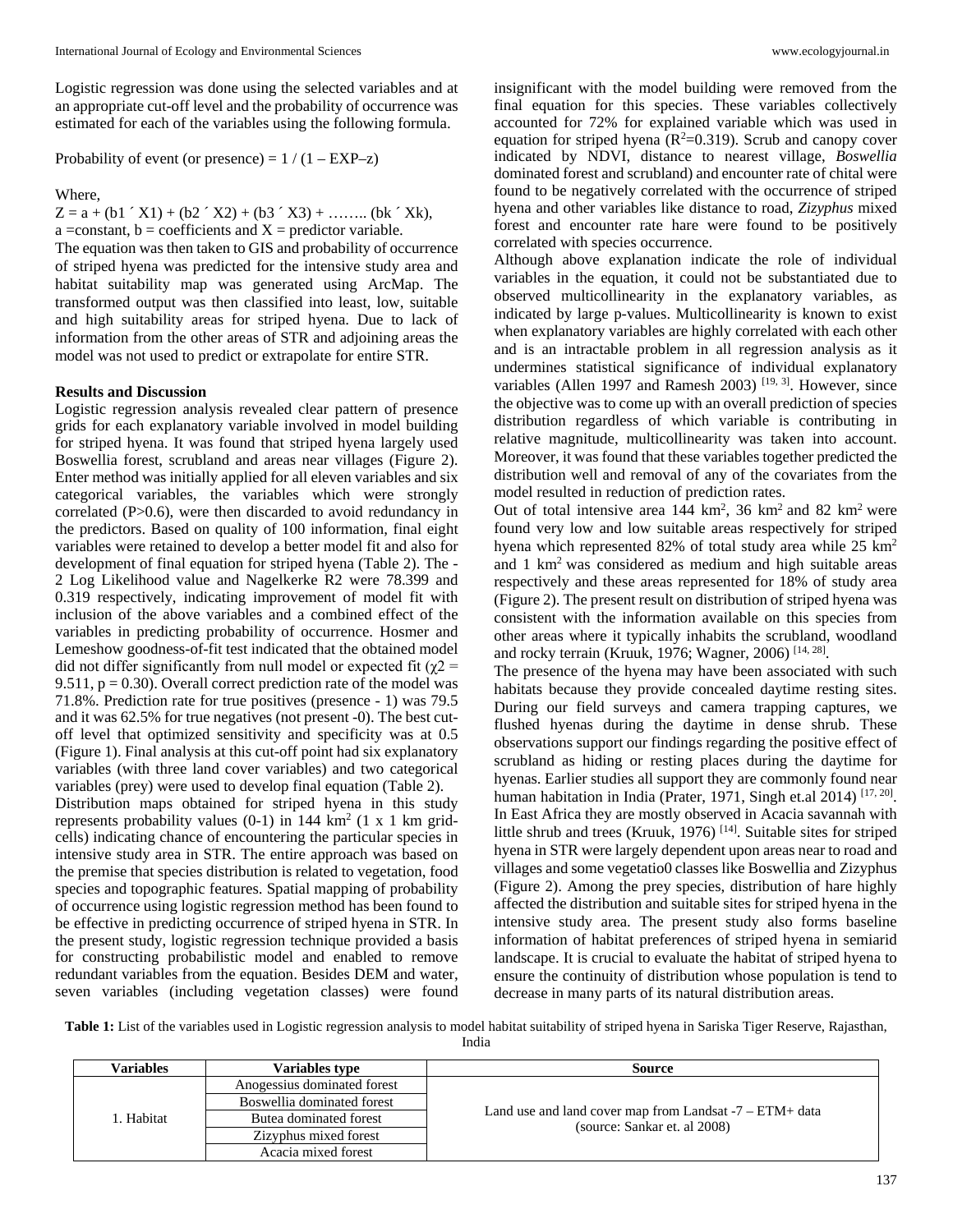|                  | Scrubland                    |                              |  |  |
|------------------|------------------------------|------------------------------|--|--|
|                  | <b>NDVI</b>                  |                              |  |  |
|                  | Prey information             | Field data (camera trapping) |  |  |
| 2. Anthropogenic | Distance from village (mean) | Village and road map, WII    |  |  |
|                  | Distance from roads (mean)   |                              |  |  |
| 3. Topographical | <b>DEM</b>                   | Contour map, WII             |  |  |
| 4. Hydrological  | Distance from water (mean)   | Water source map, WII        |  |  |

**Table 2:** Coefficient and variables used in logistic regression to model habitat suitability of striped hyena in Sariska Tiger Reserve, Rajasthan, India

| <b>Variables</b> | Coefficient | S.E.   | Wald  | df | Sig. | Exp(B) |
|------------------|-------------|--------|-------|----|------|--------|
| <b>NDVI</b>      | $-7.141$    | 10.089 | .501  |    | .479 | .001   |
| <b>ROAD</b>      | .006        | .006   | .954  |    | .329 | 1.006  |
| <b>VILLAGE</b>   | $-.004$     | .003   | 1.276 |    | .259 | .996   |
| <b>BOSWELLIA</b> | $-38.200$   | 19.960 | 3.663 |    | .056 | .000   |
| <b>ZIZYPHUS</b>  | 10.133      | 9.200  | 1.213 |    | .271 | 2.515  |
| <b>SCRUBLAND</b> | $-45.959$   | 30.185 | 2.318 |    | .128 | .000   |
| CHITAL           | $-2.504$    | .969   | 6.680 |    | .010 | .082   |
| <b>HARE</b>      | 1.535       | .883   | 3.024 |    | .082 | 4.642  |
| Constant         | 3.589       | 4.244  | .715  |    | .398 | 36.187 |



**Fig 1:** Concordance analysis depicting sensitivity and specificity in different cut-off of values for striped hyena in STR, Rajasthan.



**Fig 2:** Habitat suitability map predicting occurrence of striped hyena in intensive study area in STR, Rajasthan, India